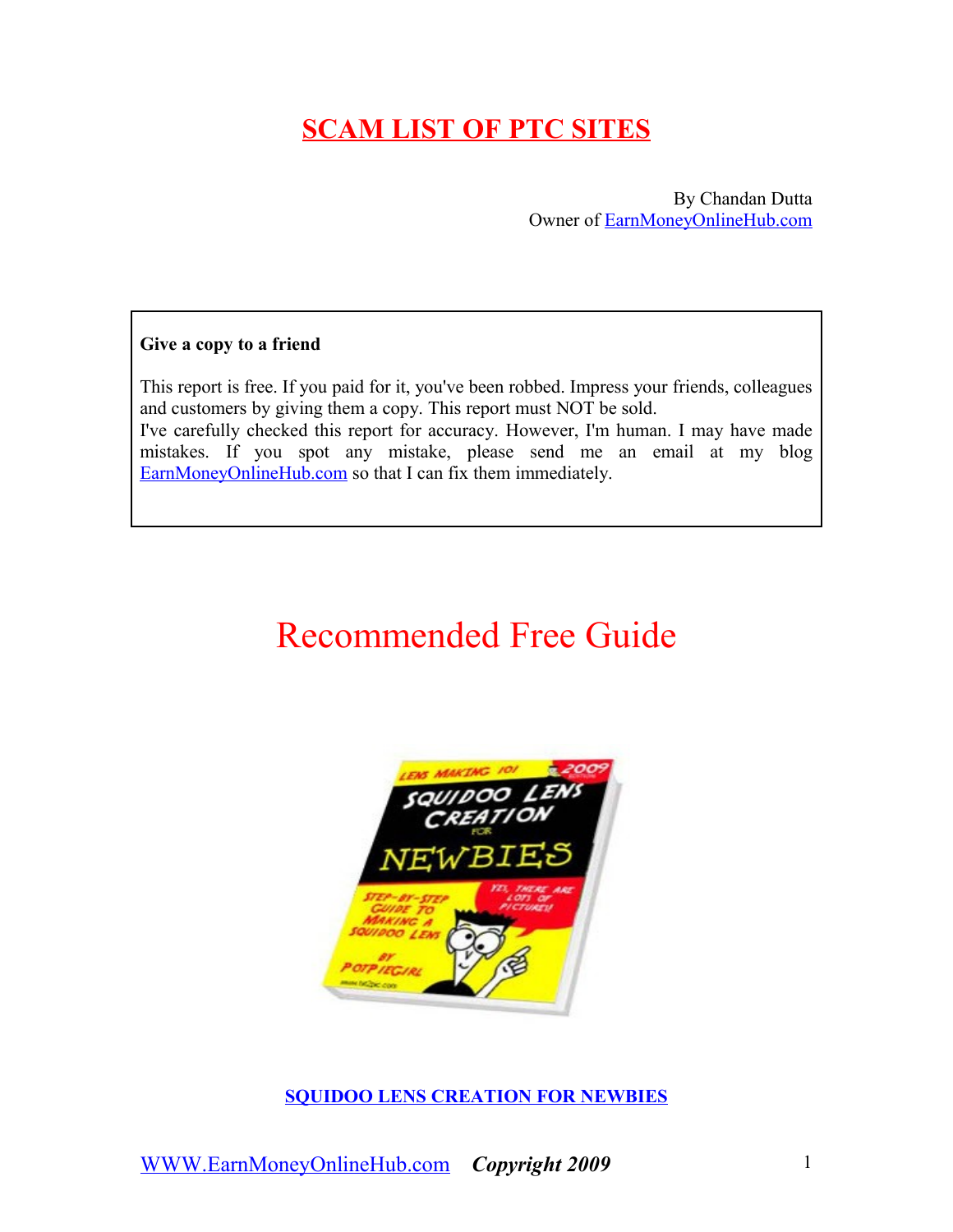## **Below is the list of known SCAM PTC sites:**

1

1-800-Mail.com 1000Clicksptr.com 100cents-1000dollars.com 100-dollars-mail.com 100dollarsbonus.info 100dollarsmails.com 100euromails.com 100usd.com 10dollar-mail.com 168paid.com 1-dollar-mail.com 1stprofit.com

2 2-dollar-mail.com 2-opt.com 200dollars-email.com 200dollarsmail.com 200eurocent-200euro.com 200euromails.com 200euromails.net 20dollarsmail.com 247payouts.com 25dollarsmail.com 25-dollars-mail.com 2dollaremails.com

3 3-dollar-mail.com 300dollarsmail.com 30dollarsmail.com 37-21mail.com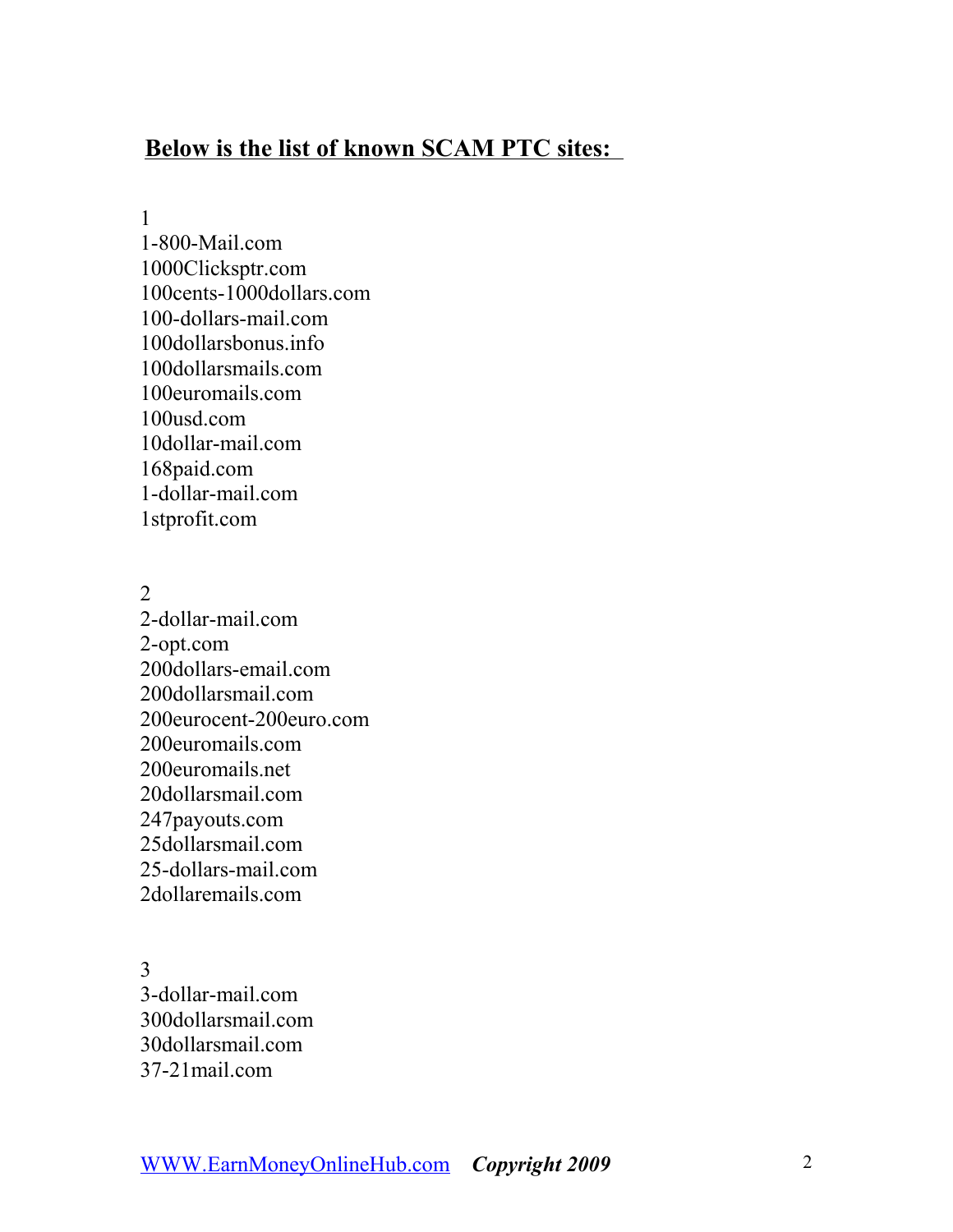4 400dollarsmail.com

5 500cents-500dollars.net 500cents-500dollars.org 500pounds-and-500pence.com 50centptr.com 50dollarsmail.com 520Searcher.com 5dollarmails.com

6 60euromail.com 60de.com

7 7878clicks.com 7centsolos.com 7thheavenptr.net

8 8cent-emails.com 80euromail.com

a a-n-cash.com an-cash.com aaa-mails.com ad5.biz ad-fortune.com adsbux.org adsmaker.net adsneed.com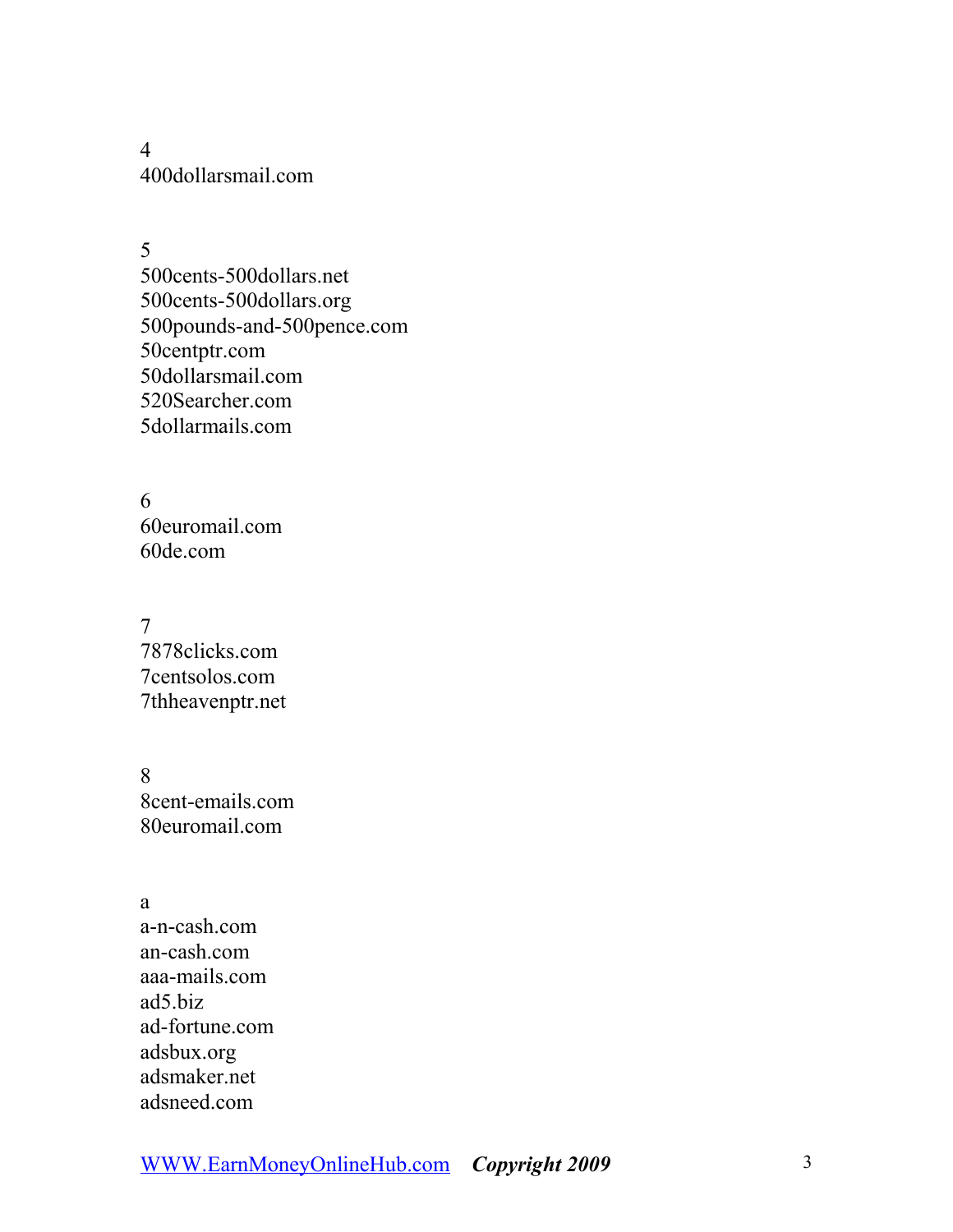aglocomails.com ahacash.com allcashmail.com allyousubmitters.com almiyachts.com alwayspay.com american-mails.com amigoemail.com Amity-Cash.com annies-biz.com ans-advertising.com apachemails.com applemails.com appolomails.com arab-gpt.com Arabbux.com arcane-mails.com arcsurvey.com arcticmails.com asonewishes.com atom-mails.com atomsmails.com auction-emails.com awsurveys.com

b

babyloncash.com ban-mail.com banboocash.com bank-mails.com bank-mails.net bearshare-mails.com beautymails.com beehivemails beeptr.com beetrmails.com best-hyip.be bestflymails.com beta-cash.com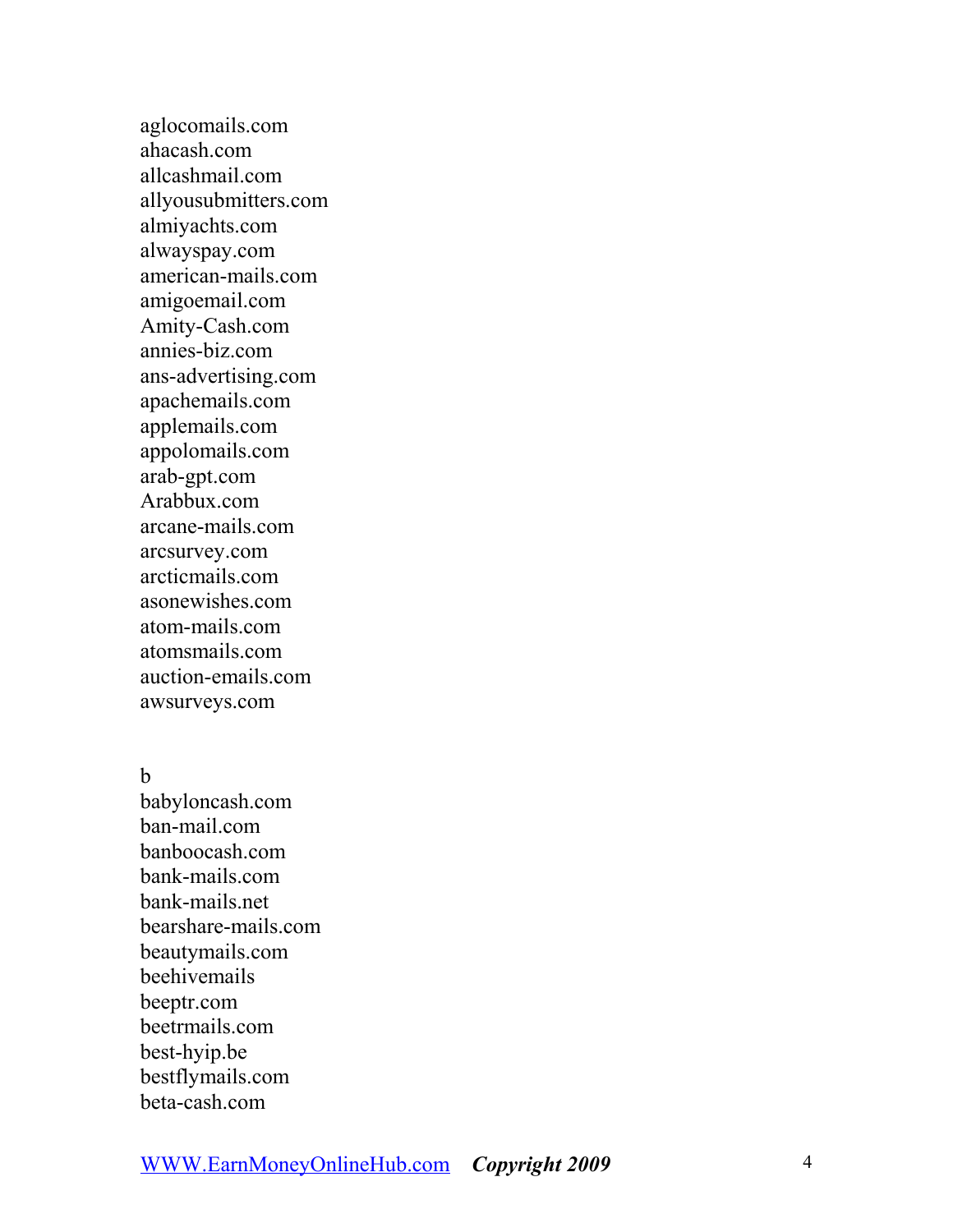bettybucks.com beyondemails.com bgpaymails.com bigdollat-mails biggestdollars.com bigluck-mails.com bigpaymail.com billiondollarmails.com bluemaniacs.com bluerwebmail.com boa-mails.com bobomails.com boffopaidmail.com bondjamesbond.net boratmails.com businessptr.com boss-mails.com BournemouthBreeze.com bravevolitation.com bugcash.com buxa.in buxeuro.com buxgalore.com

c

camel-mails.com can-discount.com candy-mail.com cannabismails.com cash4hits.com cashbux.com cashbux.org casheden.com catch-cash.com cash-kitty.com CashFiesta.com cashnclicks.com cashorigin.com cashpointclicks.com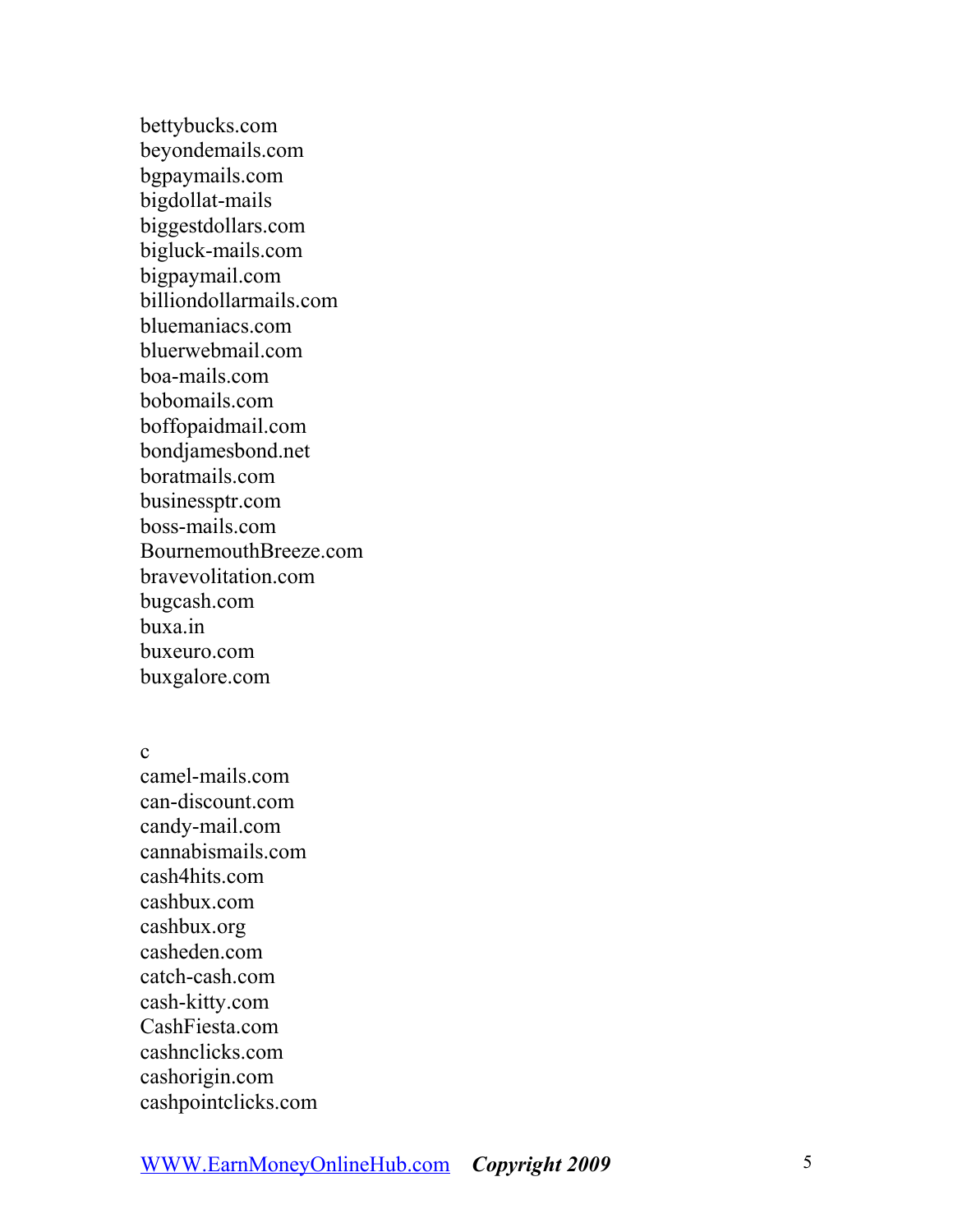cashread.com cashsea.com casino-mails.com cat-mails.com cat-ptr.com catch-cash.com class-act-clicks.co classical-mail.com cgcash.info charm-mail.com chicago-ptr.com chobit-mails.com chobitmails.com chobitsmails.net click2earnmoney.com click-mails.com click-wizard.net clickbux.org clickbuxx.com clickcent.net clickingmoney4u.com click-monkey.biz clickoly.com clicks-4-cash.com clicktopsites.com clixy.net CloneBux.com cloudmails.com closet-clickers.com cloverclicks.net coast-mail.com coastmail.com coinclicks.info compactmails.com cookie-mails.com cooperativemail.com copymails.com cosmicwealth.com cosplaymails.com coverclicks.com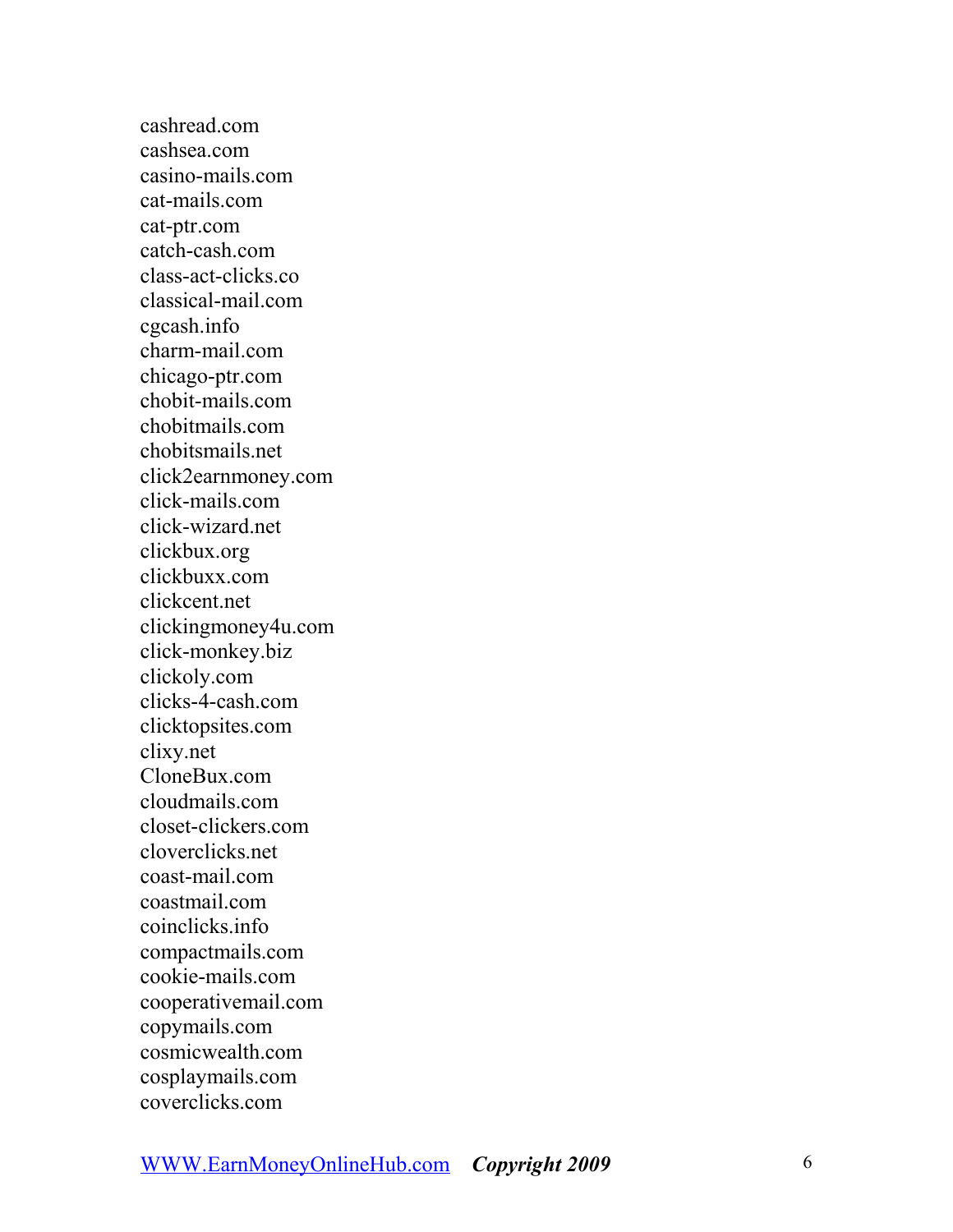cowboy-mail.com crabmails.com Crazy-4-cash.com cream-mails.com cy-mails.com

### d

dallas-ptr.com danger-mails.com davemails.com DarkAngelMails daydayupemails.com dayscash.com dayseeking.net DaysLook.com deepseacash.com deliriouspaidemails.com delta-cash.com devclix.com devscripts.com DiamondBux.com digital-ptr.com dj-mails.com dollar-factory.com dollarsmaker.net dollarslove.com dollarsmaker.com dolphincents.com donkeycash.info donut-m.biz duno.com dragone-search.com dragonhole.com dreamstarmail.com drumcash.com dynasty-mails.com dungeonanddragonemails.com d-biz.com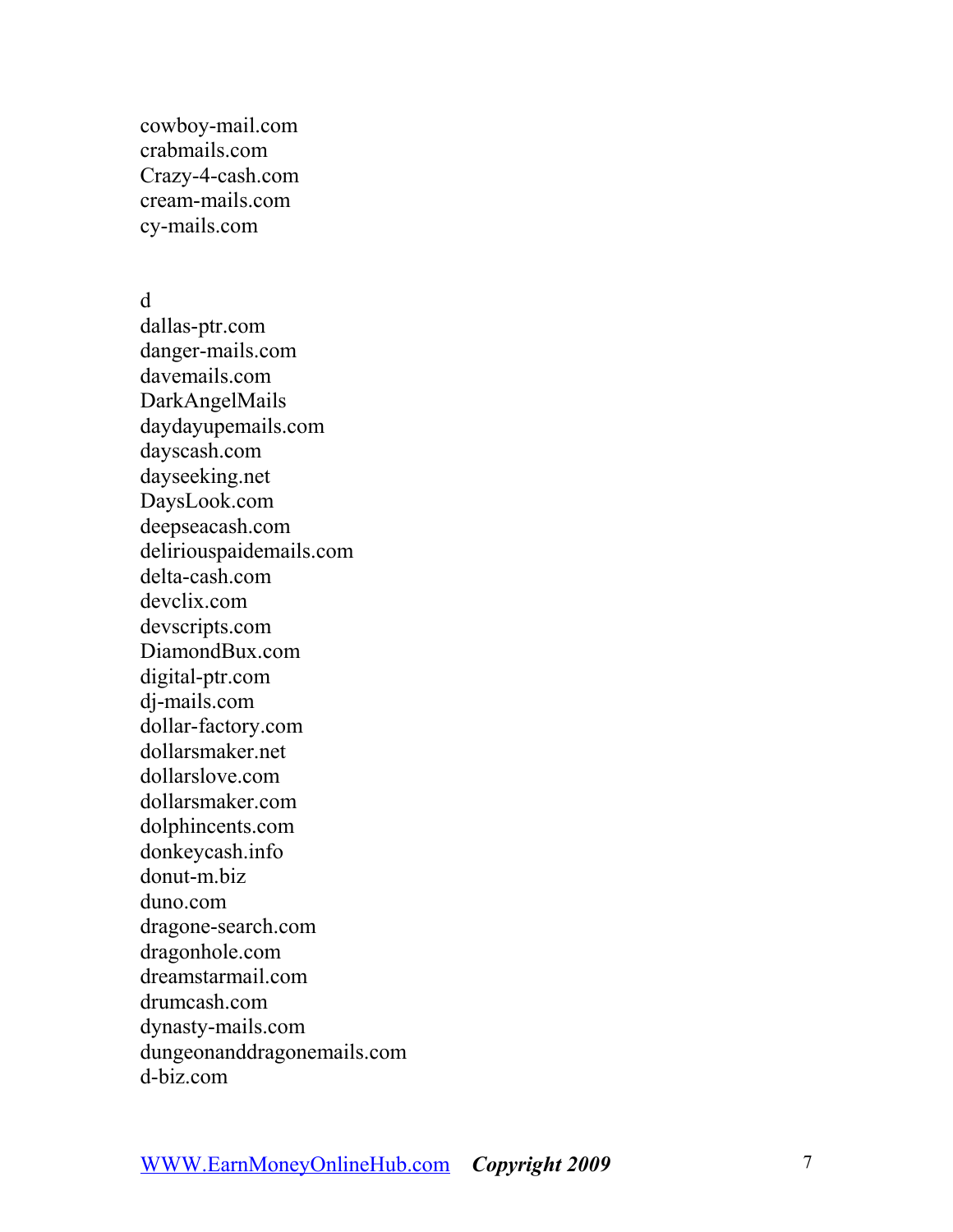e

e-mailptr.com eagleclicknet.com earn-emails.com earn4read.com earnptr.com earnup.com easy-gain.com easyhits.org egoldclicks.net electric-mails.com elephantadvertising.com elephant-mails.com e-mailptr.com email2rewards.com e-mailpaysu.com emailpremium.com emailprofit.us emails-empire.com emailspayu.net emails-empire.com emeraldcoastptc.info energy-mails.com englandbux.com englandbux.org enjoyfunds.com eqmails.com eurocentsmail.com eurobux.org euro-mails.com everylooking.com expert-mails.com eyemails.com f

fairydollars.com FairyTalePTR.com farland-cash.com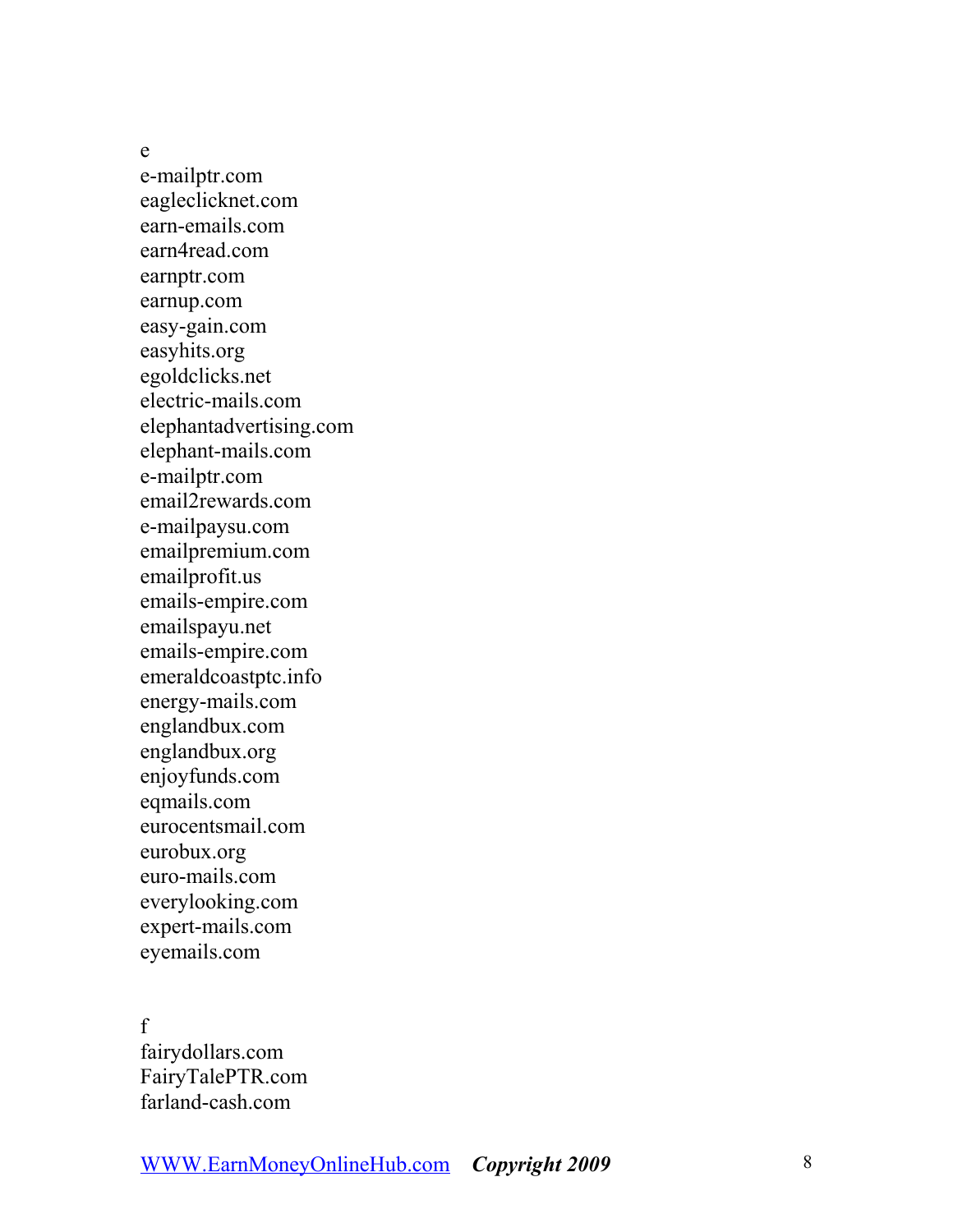fastbux.com fastbux.org fastcashemaills.com fillmyaccount.com filmyinbox.com flashrich.com flaviomails be fly-field.com freeclickcash.net free-kingdom.com freemoneymails.net feer-mial.com feermial.com fortuneemail.com fourleafclovertmail.com ft-mails.com funkycashmail.com futureptr.com fx-mails.com g

gamma-cash.com gem-mails.com getpaid4clicks.com getpaidbyemail.com getpaideasy.com GetPaidLinks.net getpaidwatch.com getor-mails.com giga-cash.com giga-mails.com goaio.com godmail.info godmails.com gogoplease.cn goldencatch.com goldenemail.com goldptr.net golfmails.com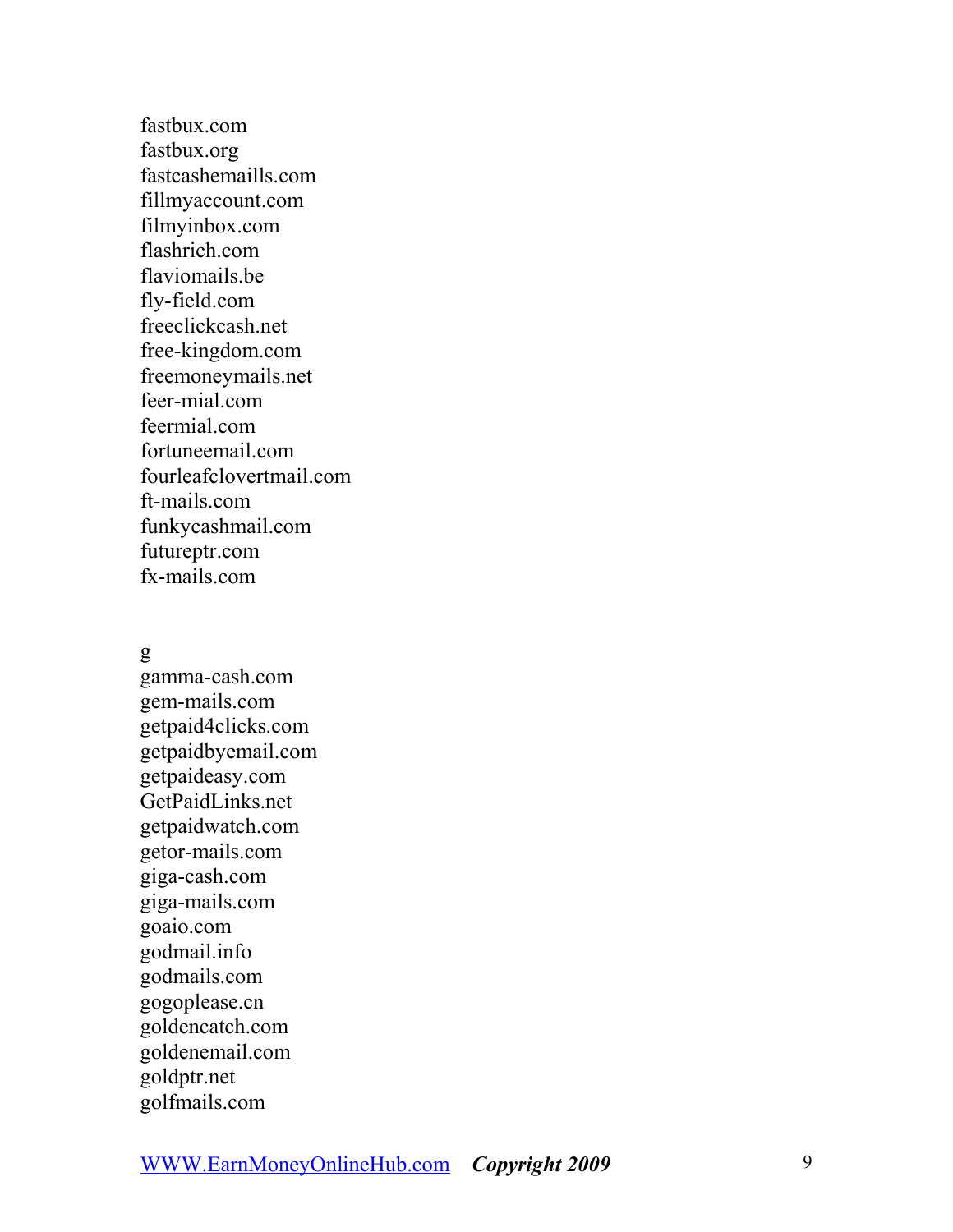goodluck-email.com google-mails.com gothic-mail.com gowellup.com gp2profits.com graspaftertime.com grassmails.com green-cash.com greetgold.com

h

halfmillionmails.com happyearning.com happyptr.com healthyptc.com heroptr.com highbidppc.com HappyBizs.com holiday-mails.com hollywood-mail.com honestmails.com honestptr.com horse-mails.com huge-mails.com husky-mails.com

i

iCashout.com ice-mails.net ilikeemails.com insaneptr.net inspiremarrow.com instant-dollars.com intgold.com invest-mail.com ippomails.com ippomails.net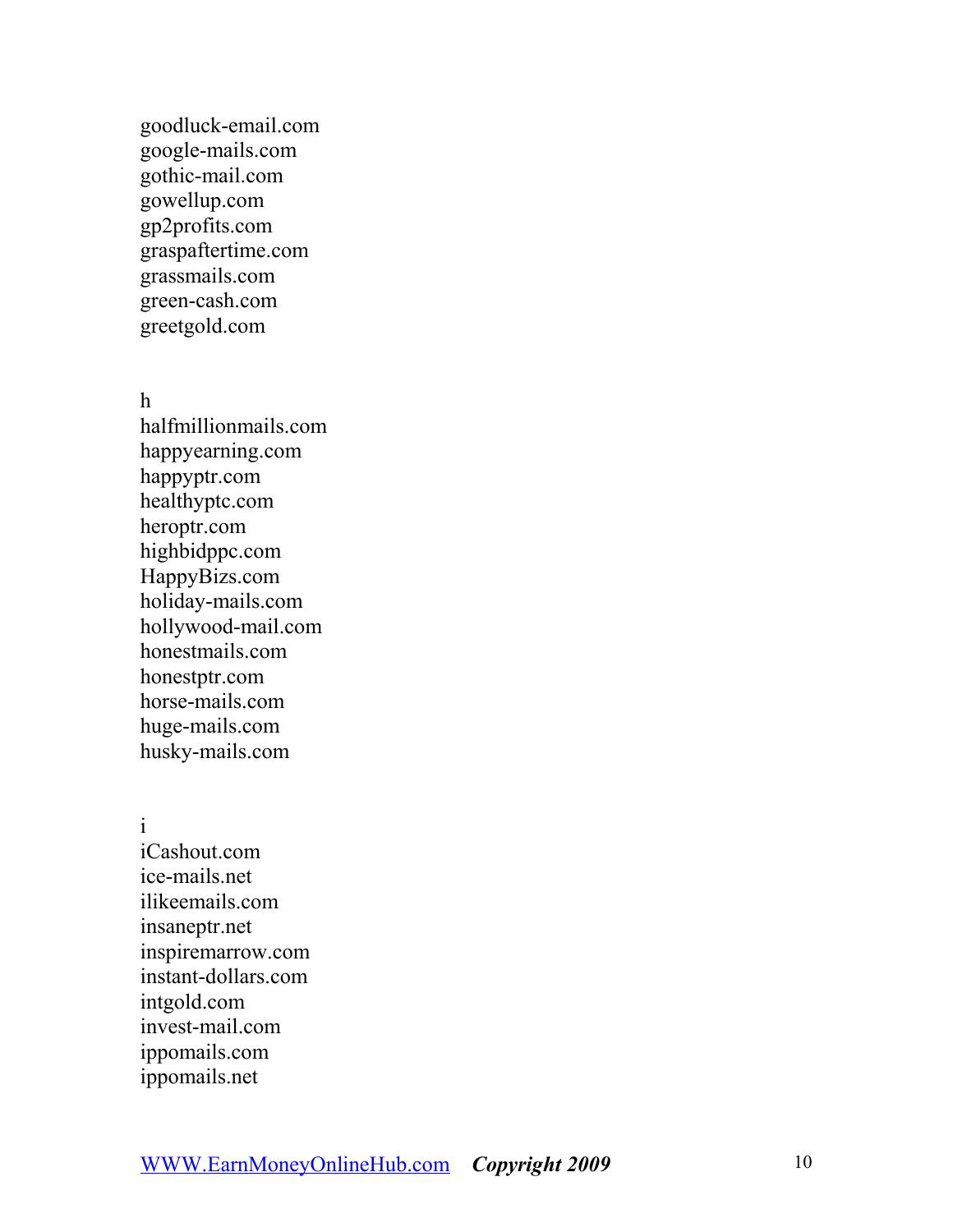j

Jackpot-ads.biz jays-paidmail.com job-readmail.com junglecash.com jungleclicks.com justcashInc.com

k

kiddays.com kitcatcash.com klikini.net kukmail.com

l

libertycash.biz lifeisabeachclicks.net lightstarmail.com linkread.com lion-mails.com littleengineptr.com loading-mails.com logans-legacy.com lolclicks.com lookingemail.com lovebird-mails.com loveburd-mails.com loving-mail.com

m

magicalmails.com MagiCash.com magic-mails.com magnetismail.com MailBling.com mails2earn.net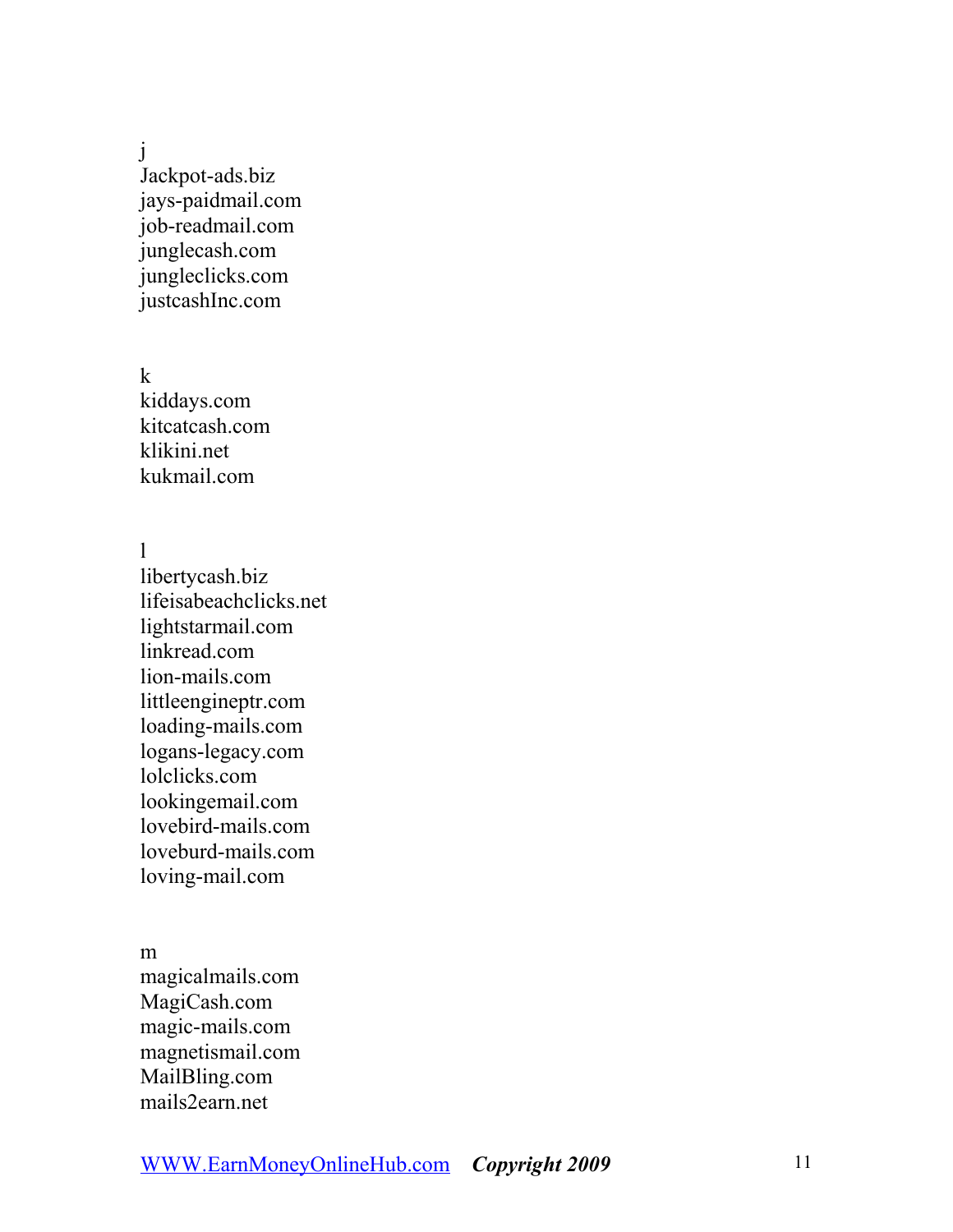Make-free-money-online.info malisanko-emails.com mangoemails.com many-mails.com mapleptr.com maystromails.com maystromails.net MDbux.com medal-mails.com mega-ptr.com megaptr.com meggarichemails.com mellow-mails.com metal-emails.com metalpaidread.com meteor-mails.com michellesrandomizer.com milion-mail.com million-mails.com millionaire-mail.com mimimcash.com Mintysmails.com MiniBux.com moneybagsmail.com moneybux.com moneybux.org moneyclicks.biz moneyems.com moneydogptc.com moneymouser.com moneysbank.com mushroomsmail.com mygpt.com mysweetheartmail.com

n

nature-mails.com netgold4u.com newsptr.com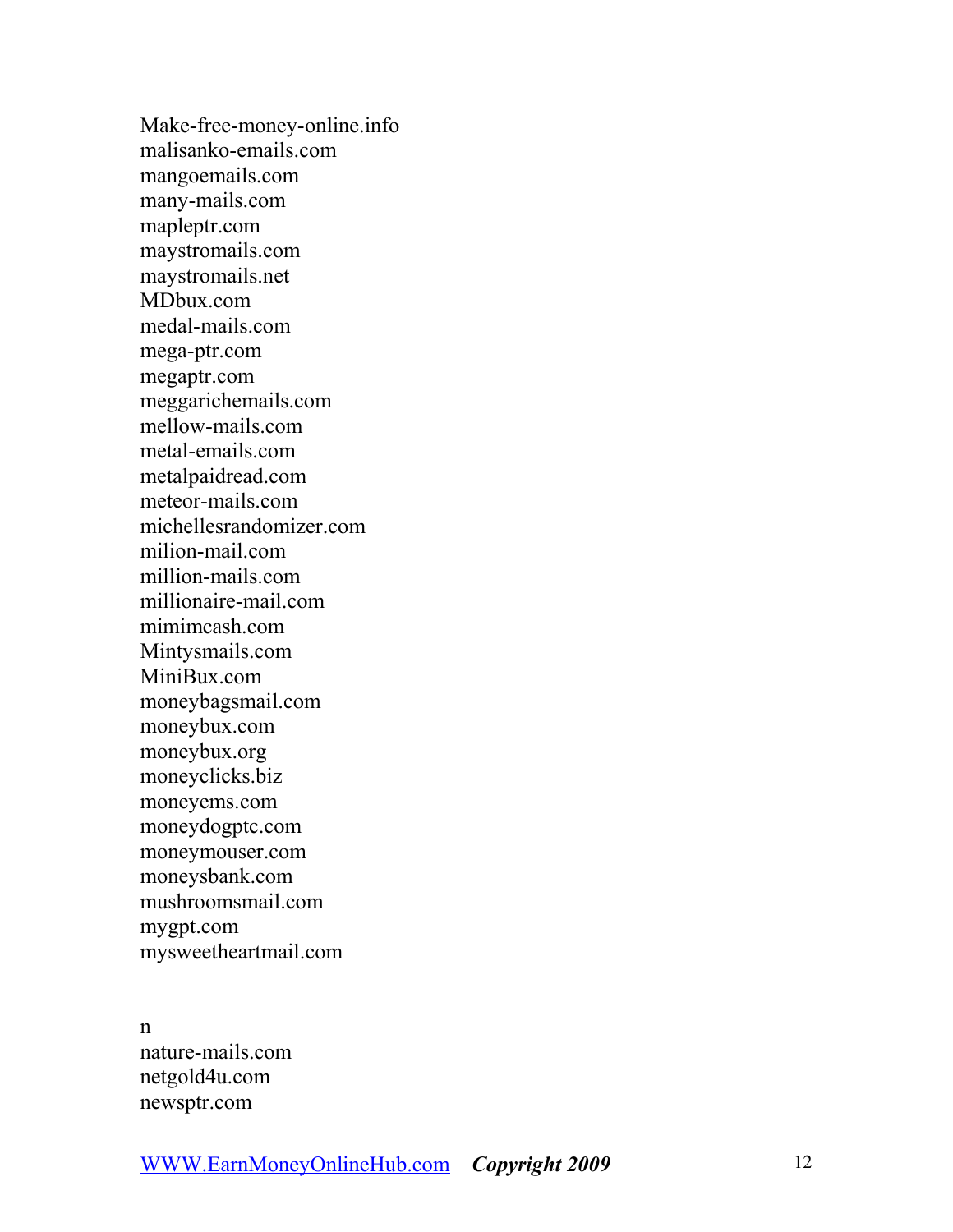niceptr.com NickelsByEmail.com NickOfTime-Email.com njgirl.biz no2allmails.com Nocs.Us number-emails.com numenmail.com

o

oceansoflife.com ohomails.com onedollarmail.com one-mails.com oneperson-mail.com onlygravy.com onlythebestptr.com ok-mails.com ok-ptr.com ok-usd.com OkayEmail.com onlygravy.com on-sunday.com orangemails.com oursharedsuccess.com ourpaidmail.com

p

paidbux.com PaidEmail.com paidmail.ru paidmailengine.com paidstation.com paidsolos.com paidworld.com paidmail.ru papajuan.info pay-to-mail.info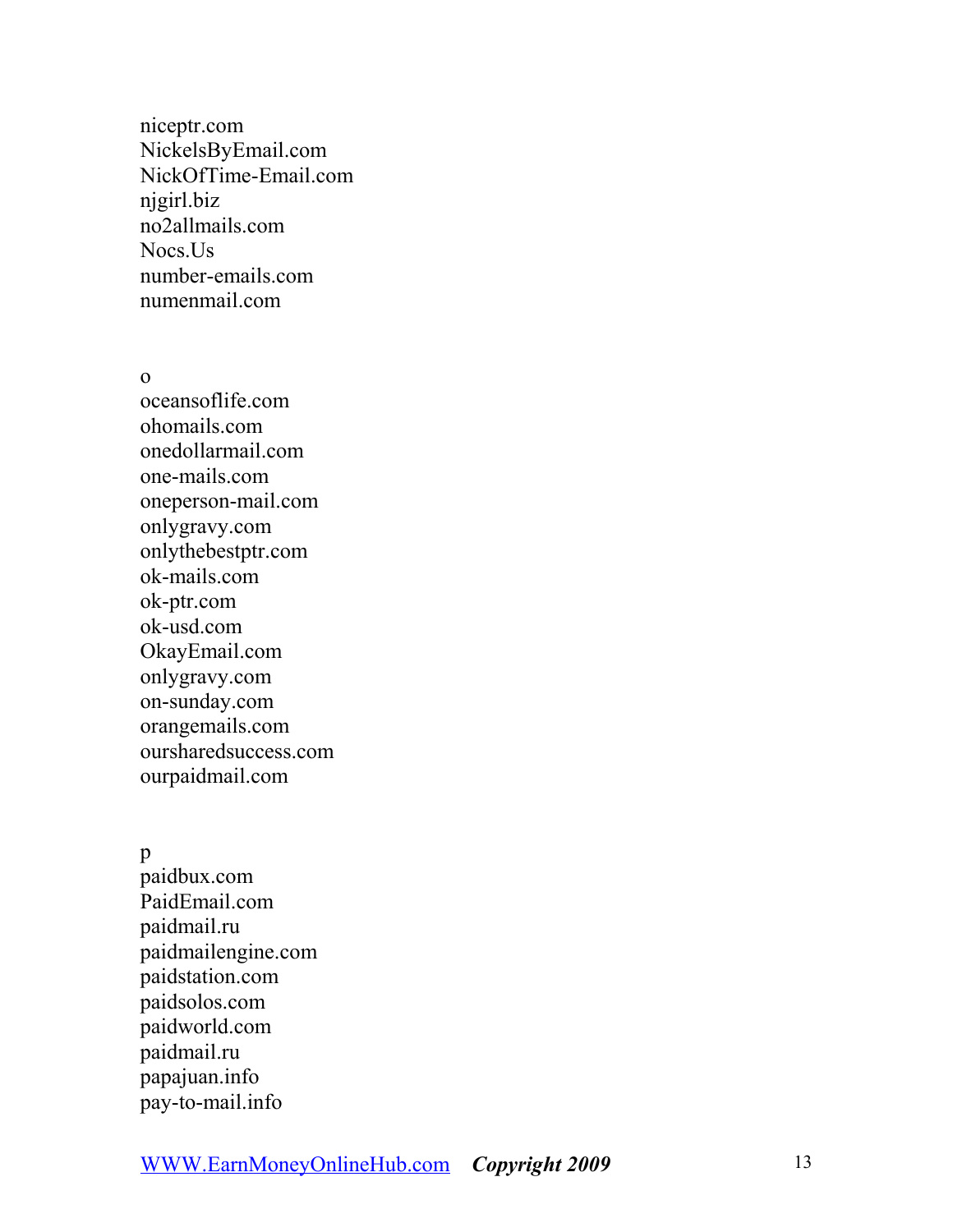payyou123.com payyoudollar.com perfect-emails.com pekingcash.com petromails.com pcash.info phoenixcash.info pig-mails.com pizzamails.com platinum-investment.com platinum-mails.com polarbearmails.com popomails.com post4cash.com powerbux.org power-mails.net powersmails.net premiermails.com pretti.mail.com prettyptr.com pretty-mail.com professionalmails.com profers.com profitfrommails.com profitptr.net propaidemail.com ptcad.net ptr-enterprise.com ptr-enterprises.com ptrforce.com ptr-hun.info ptrland.com ptr-trading.com puma-mails.com pumpkin-mails.com puppypaid2clicks.com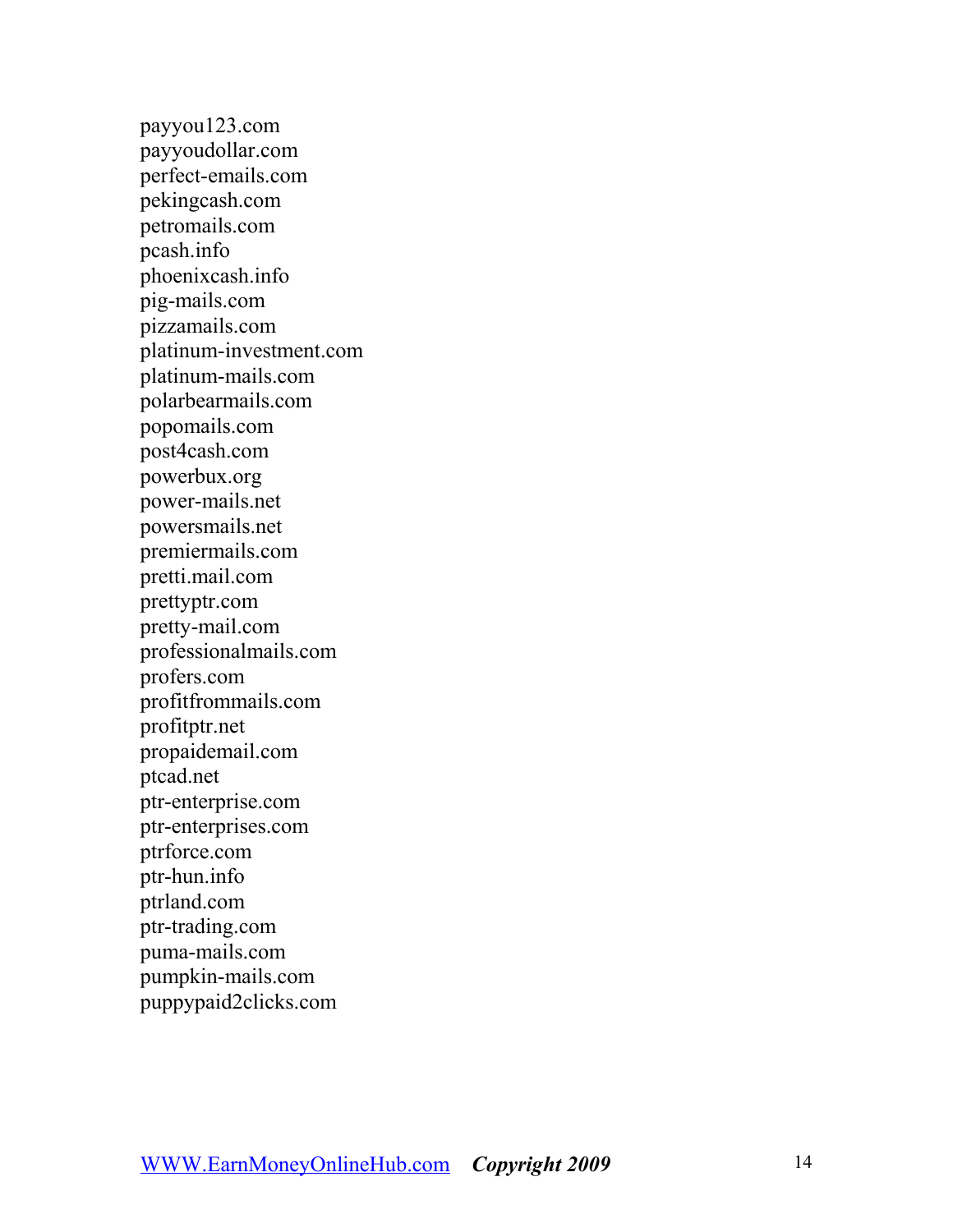q quality-profits.com

r

rabbit-mails.com racingemails.com rainbow-mails.com rainbow-mail.net Ranoscash.com readformoney.us realmails.com ReadRevenue.com RichMails.com rivermails.com road-mails.com rock-mails.com rolex-mails.com rosenet-emails.com royalcash-mails.com royalinvest.biz rushnsuccess.com

s

saytheirmail.com scarlettmails.com secret-mails.net sea-mails.com SeekBizs.com seekcashmail.com sepooq.com seriousbucks.com sharedmails.com sheepmails.com shirecash.com silvanamails.com silvanamails.net siteclubemail.com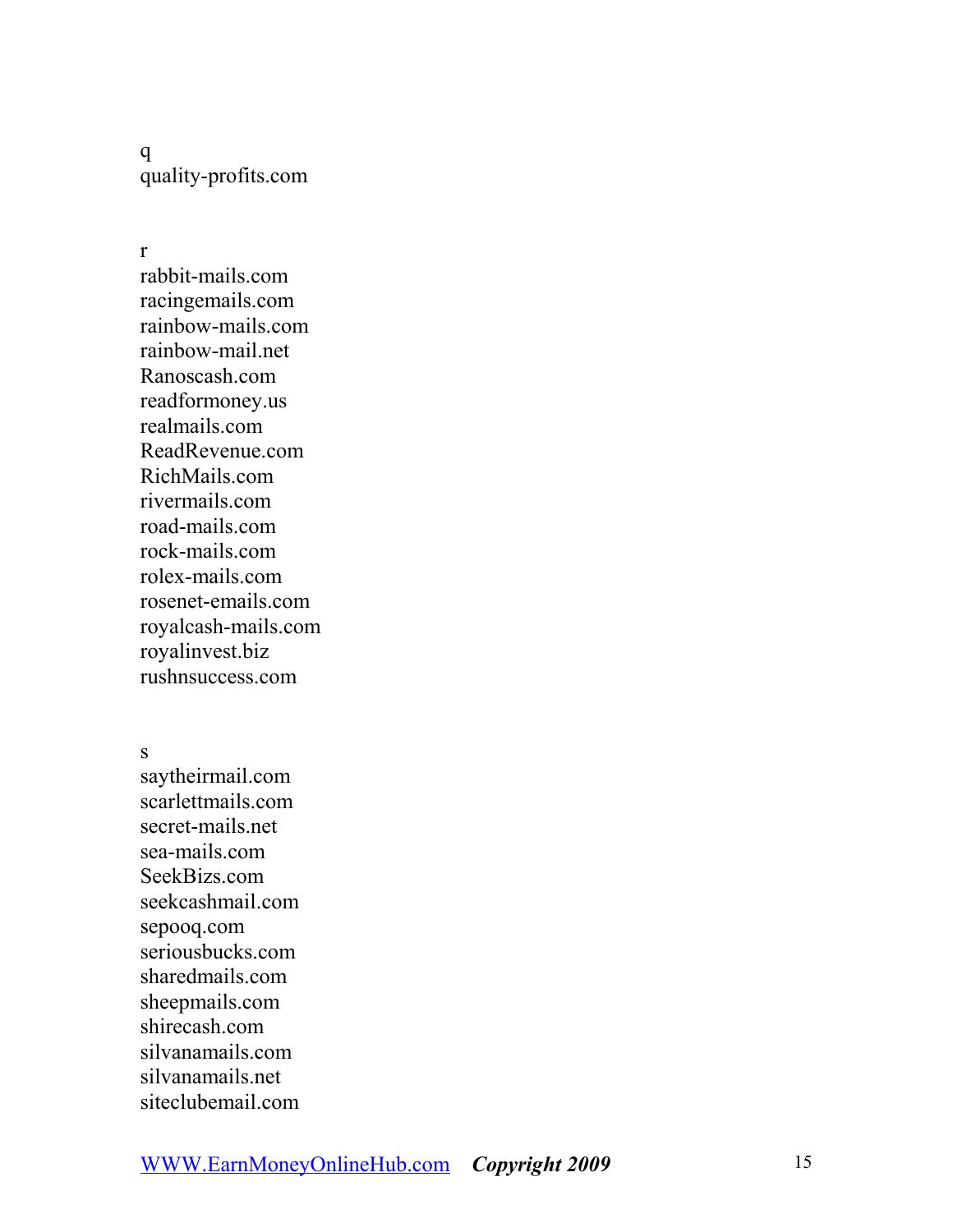sky-wolf.net smile-email.com smoothlinks.com SnapDollars.com snowman-mails.com solarclick.com southmails.com space-mails.com Spedia.com speed-mails.com spicemails.com spiderchess.com spidermanemails.com sprint-cash.com startmails.com strongptr.com studio-mail.com summer-mails.us sunday-mails.com sunflowersptr.com sun-cash.com suns-cash.com sunsetclix.com super-mails.com super-program.com superstarmail.com SurfJunky.com Surfjunky.com surfanearn.net surforhits.com surprisemails.com surveyking.com sweet-mails.com symantec-mail.com systemmails.com

t tarbux.com tata-cash.com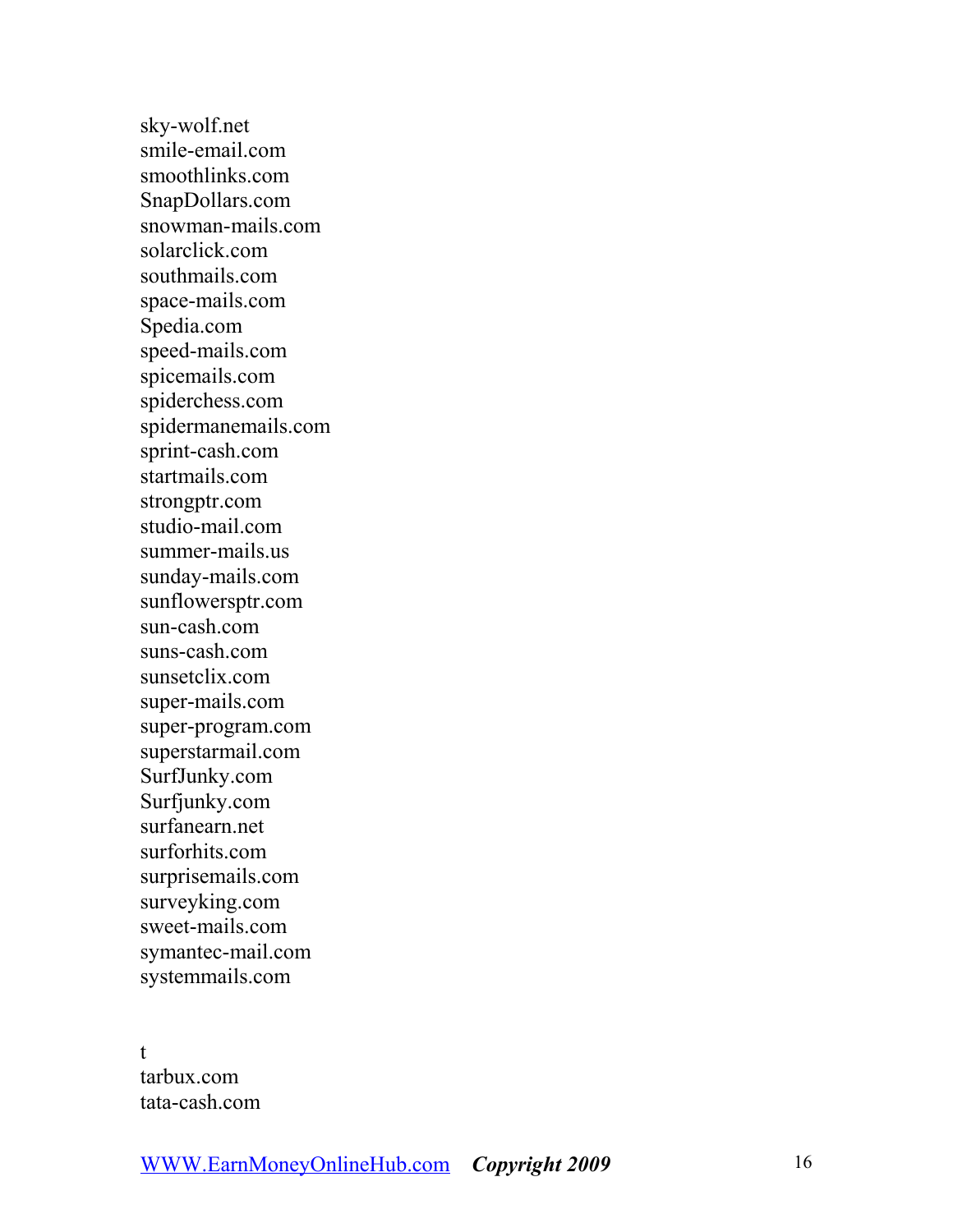tendollarsmail.com teneuromail.com tomails.com TheBux.com thegoldclick.com thegoldmail.com timelessearn.com tnt-e-mail.com tombmailer.com tomoonmail.com tons-referrals.com topdollaremails.com trade-mails.com tradingptr.com trafficcool.com trafficinvader.com travelmails.com trustfulmail.com trustmails.com turtle-mails.com twistedclickers.com twodollarsmail.com tycoonmails.com

u

unionptr.com united-empire.com unitmails.com universalclix.com.br usa-canada-email.com usa-clicks.us

v

vegas-mails.com verdiencredits.nl vice-ptr.com viper-clicks.com visionptr.com